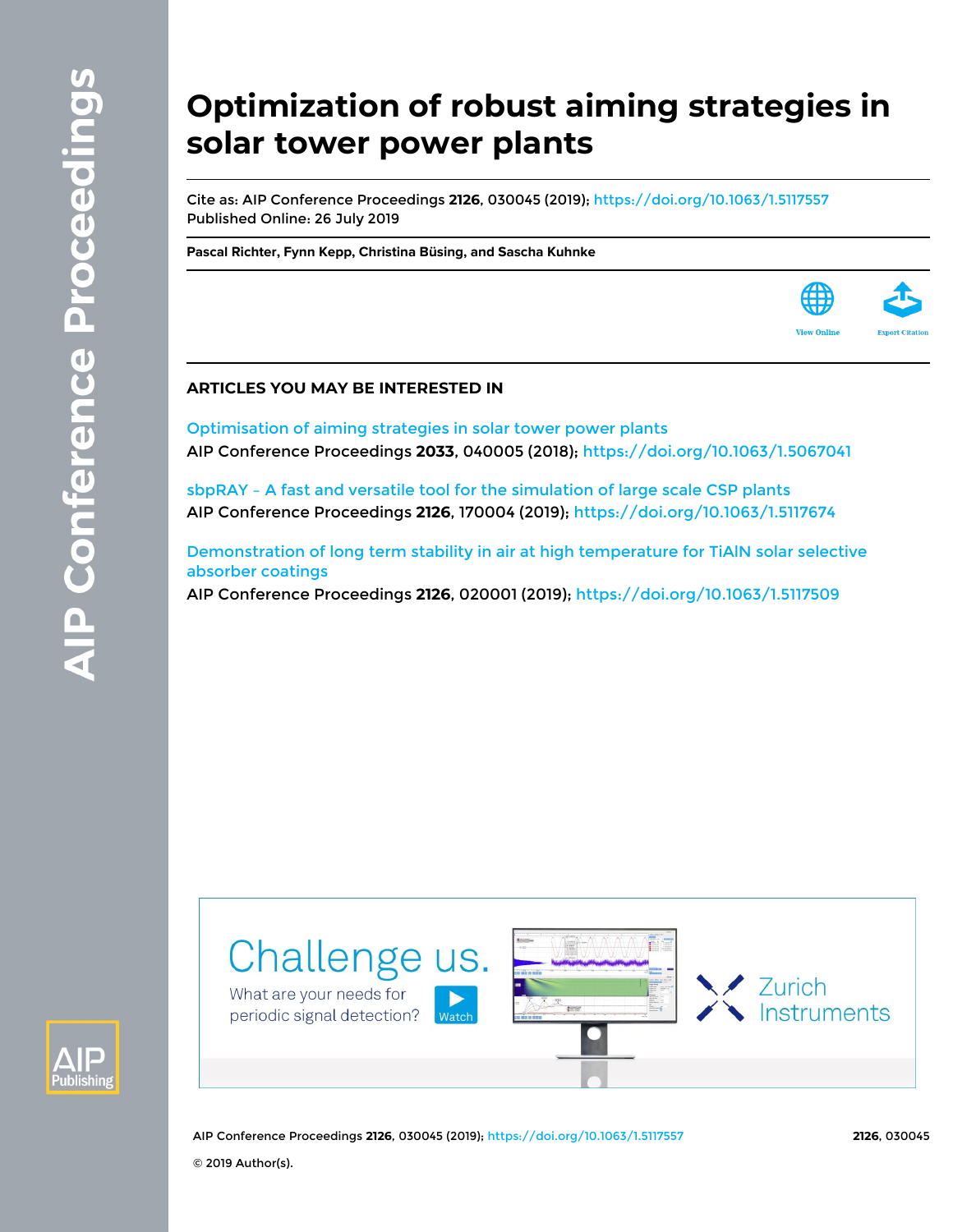# **Optimization of Robust Aiming Strategies in Solar Tower Power Plants**

Pascal Richter<sup>1, a)</sup>, Fynn Kepp<sup>2</sup>, Christina Büsing<sup>2</sup> and Sascha Kuhnke<sup>2</sup>

*1 Karlsruhe Institute of Technology, Steinbuch Centre for Computing, Hermann-von-Helmholtz-Platz 1, 76344 Eggenstein-Leopoldshafen, Germany.* 

2 *RWTH Aachen University, Lehrstuhl II für Mathematik, Department of Mathematics, Pontdriesch 10-12, 52062 Aachen, Germany.* 

a)Corresponding author: pascal.richter@kit.edu

**Abstract.** In solar tower power plants aiming strategies are used to distribute the heat flux on the receiver surface. An optimal strategy maximizes the mass flow while avoiding thermal overloading to prevent the risk of damage to receiver components. This problem has been modeled as an integer program (IP) to provide deterministic solutions. To consider disturbances caused by the tracking error, the aiming strategy is extended to ensure a robust solution.

# **INTRODUCTION**

A promising option for using concentrated solar power are solar tower power plants as they provide energy in a highly scalable way. To further increase their efficiency and the life span of the receiver, the aiming strategy should be as optimal as possible. For industrial use, a fast and accurate optimization routine in real-time is needed. Furthermore, the aiming strategy should ensure that safety constraints do not get violated and thermal stresses are minimized. Additionally, uncertain effects such as local heat fluxes should be considered which can occur due to cloud movements or tracking errors.

There already exist different approaches to find an optimal aiming strategy: Belhomme et al. [1] propose a solution based on the ant colony optimization metaheuristic, Astolfi et al. [2] offer fixed approaches for aiming strategies, Besarati et al. [3] use a genetic algorithm, and Ashley et al. [4] use integer linear programming to determine an optimal solution.

While a good solution can be sufficient – especially when it can be computed fast – an optimal solution is preferable when it can be computed in a similar amount of time. While [1], [2], and [3] are heuristics, they do not necessarily find an optimal solution. Just [4] presents an optimal solution to the given problem, however they do not consider heat flux gradients at the receiver. Furthermore, there is no work which considers uncertainties that can lead to deviation of heliostat heat flux distributions. As these effects can cause violations of safety constraints at the receiver, it is important to consider them when developing an optimal aiming strategy.

In this paper, robust aiming strategies are developed which find the global optimal aiming strategy for arbitrary receiver geometries.

# **OPTICAL MODEL**

The receiver is discretized by a number of aim points which can be adjusted to control the accuracy of the aim point resolution on the receiver surface. Besides the aim points, the receiver is also discretized by so-called measurement points. On these points, the intensity of the irradiation reflected by a heliostat on the receiver surface is evaluated. The number of measurement points and thus the measurement point resolution of the receiver surface can be adjusted as well. Usually the number of measurement points is greater or equal than the number of aim points.

030045-1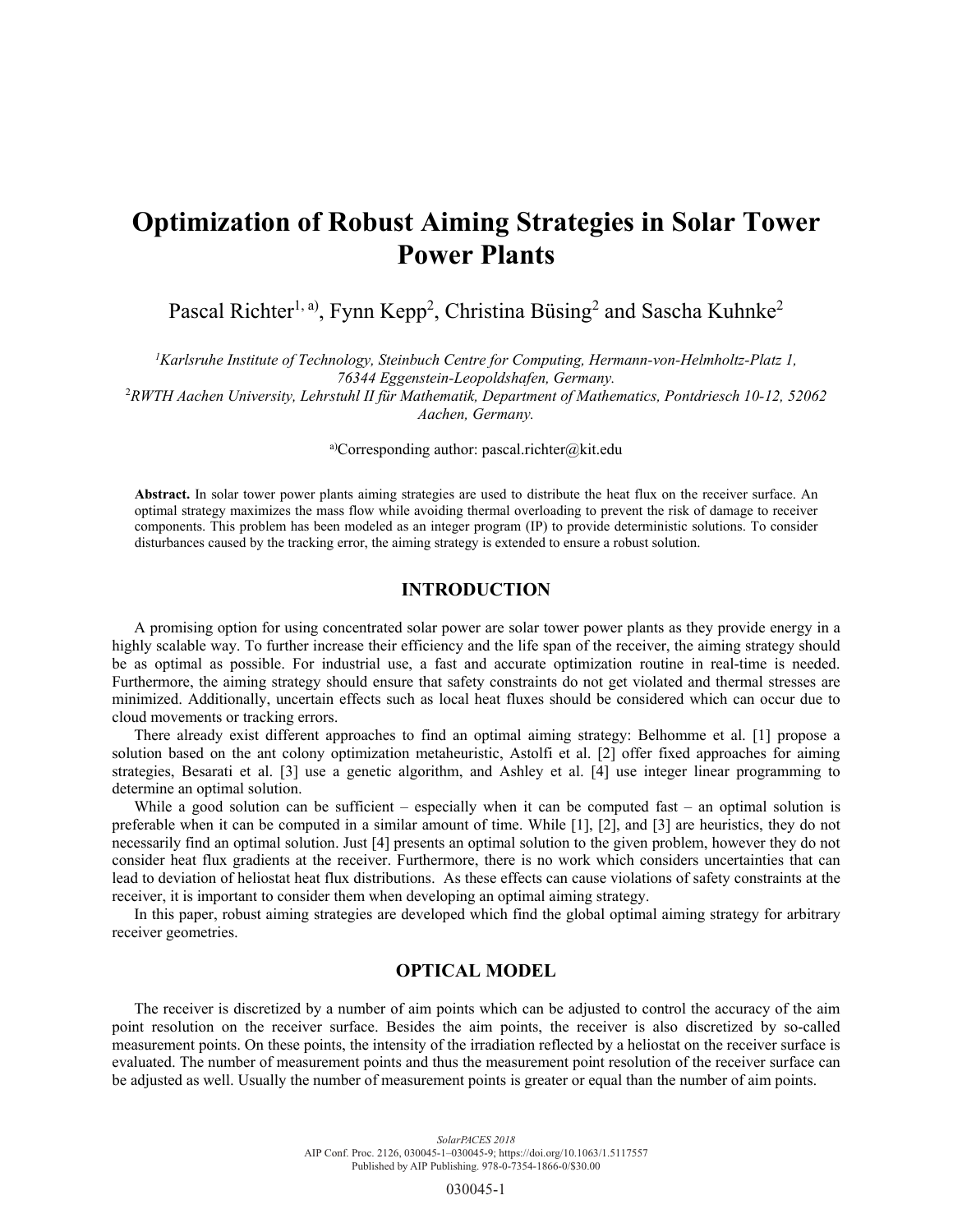An optical model is used to provide the projected heat flux distributions for all heliostats aiming on each aim point on the surface of the receiver. As in [4] and [5] we assume the heliostat images to be modelled by a Gaussian distribution. Additionally, we distort the images in dependency of the incident angles and the outer receiver shape. Every receiver type is allowed. For a given sun position and for each aim point the flux distributions of every heliostat are pre-computed. This approach will later shorten the running time of the optimization finding an optimal aim point configuration. Besides, this practice allows us to replace the pre-computed heliostat images by measured data if desired.

# **THERMODYNAMIC CONSTRAINTS**

For a given sun position and its direct normal irradiation, the maximum possible optical power can be computed by summing up the maximum heat flux distributions of each heliostat provided by the optical model. Then by using a thermodynamic receiver model, a desired flux distribution (DFD) can be found which maximizes the mass flow in the receiver and complies with the allowed flux distribution (AFD) [8]. The DFD simply distributes the maximum possible optical power on each measurement point on the receiver surface. The search for a DFD is an optimization itself which for example can simply be a homogeneous distribution as in [4].

Once this DFD map is found, the aiming strategy corresponds to the search of an assignment of heliostats onto aim points, such that the maximum possible flux is transferred to the receiver for the resulting heliostat flux distribution (HFD) without violating the AFD which is used as upper bound. Additionally, we constrain flux gradients at the receiver. This optimization problem is solved using integer linear programming. The results of the optimization model are shown in the following.

#### **AIMING STRATEGY CONSIDERING GRADIENTS**

The desired flux distribution and the maximum allowed flux distribution for a coarse resolution and a fine resolution of the measurement points on the receiver surface are shown in Fig. 1 and Fig. 2. The heat protective shield is considered by limiting the heat flux around the receiver. For this test scenario, the DFD and AFD are chosen to be equal. Thus, the resulting heliostat flux distribution should be as close as possible to the DFD, but never exceed it. Besides constraining the maximum flux at each measurement point, we furthermore bound the maximum gradient between two measurement points vertically and horizontally. As in [5] we use integer linear programming to select the optimal aim point for each heliostat to reach this goal. For the set of measurement points M, aim points A and heliostats H the deterministic optimization model is given by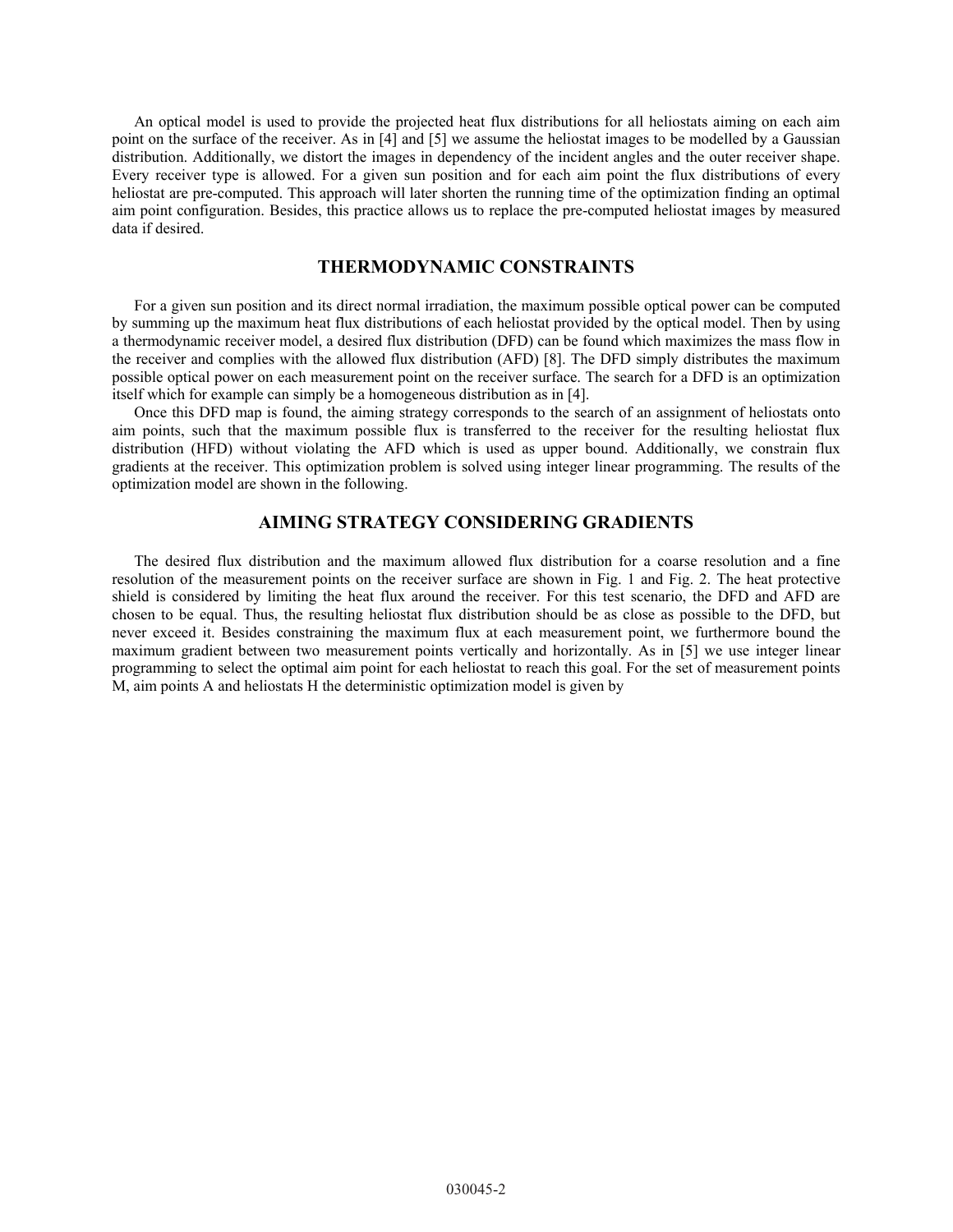• Local receiver heat flux:

$$
Q_m^{\text{receiver}} = \sum_{h \in H} \sum_{a \in A} Q_m^{h,a} \cdot x^{h,a}
$$

• Objective function:

$$
\max Q^{\text{total}} = \max \sum_{m \in M} Q^{\text{receiver}}_m
$$

• Decision variables:

$$
x^{h,a} \in \{0,1\} \quad \forall \, h \in H \quad \forall \, a \in A
$$

• At most one aim point per heliostat:

$$
\sum_{a \in A} x^{h, a} \le 1 \quad \forall \, h \in H
$$

• Comply HFD with AFD:

$$
Q_m^{\text{receiver}} \leq Q_m^{\max} \quad \forall \, m \in M
$$

• Constrain heat flux gradients:

$$
Q_{i,j}^{\text{receiver}} - Q_{i-1,j}^{\text{receiver}} \leq G_{i-1,j}^{\text{max,horizontal}}
$$
\n
$$
Q_{i-1,j}^{\text{receiver}} - Q_{i,j}^{\text{receiver}} \leq G_{i-1,j}^{\text{max,horizontal}}
$$
\n
$$
\forall i \in \{2, ..., n_{m,x}\} \quad \forall j \in \{1, ..., n_{m,y}\}
$$
\n
$$
Q_{i,j}^{\text{receiver}} - Q_{i,j-1}^{\text{receiver}} \leq G_{i,j-1}^{\text{max,vertical}}
$$
\n
$$
Q_{i,j-1}^{\text{receiver}} - Q_{i,j}^{\text{receiver}} \leq G_{i,j-1}^{\text{max,vertical}}
$$
\n
$$
\forall i \in \{1, ..., n_{m,x}\} \quad \forall j \in \{2, ..., n_{m,y}\}
$$

As heliostat positions and receiver properties, the settings from the PS10 power plant in Spain are used. The resulting heliostat flux distribution is shown in Fig. 3 and Fig. 4, and the allocations are drawn in Fig. 5 and Fig. 6. For a run-time of 60 seconds on a standard computer using a single core, more than 99.8% of the available thermal energy are transferred to the receiver for the given HFD solution maps.

However, typical tracking adjustment times are shorter than 60 seconds, on the order of 10 seconds. To reach this time either a multi-core processor should be used (mixed integer linear programs are predestined for parallelization), or the number of aim points per heliostats should be reduced (e.g. the heliostats far in the back are just allowed to aim on the central aim points to reduce the spillage losses).

From Fig. 5 and Fig. 6 it can be seen that heliostats with large incidence angles and thus with strongly distorted images target the center of the receiver, such that spillage losses are minimized. Heliostats with small incidence angles target the aim points for which the cosine losses at the heliostats are minimized to reflect the highest possible thermal energy.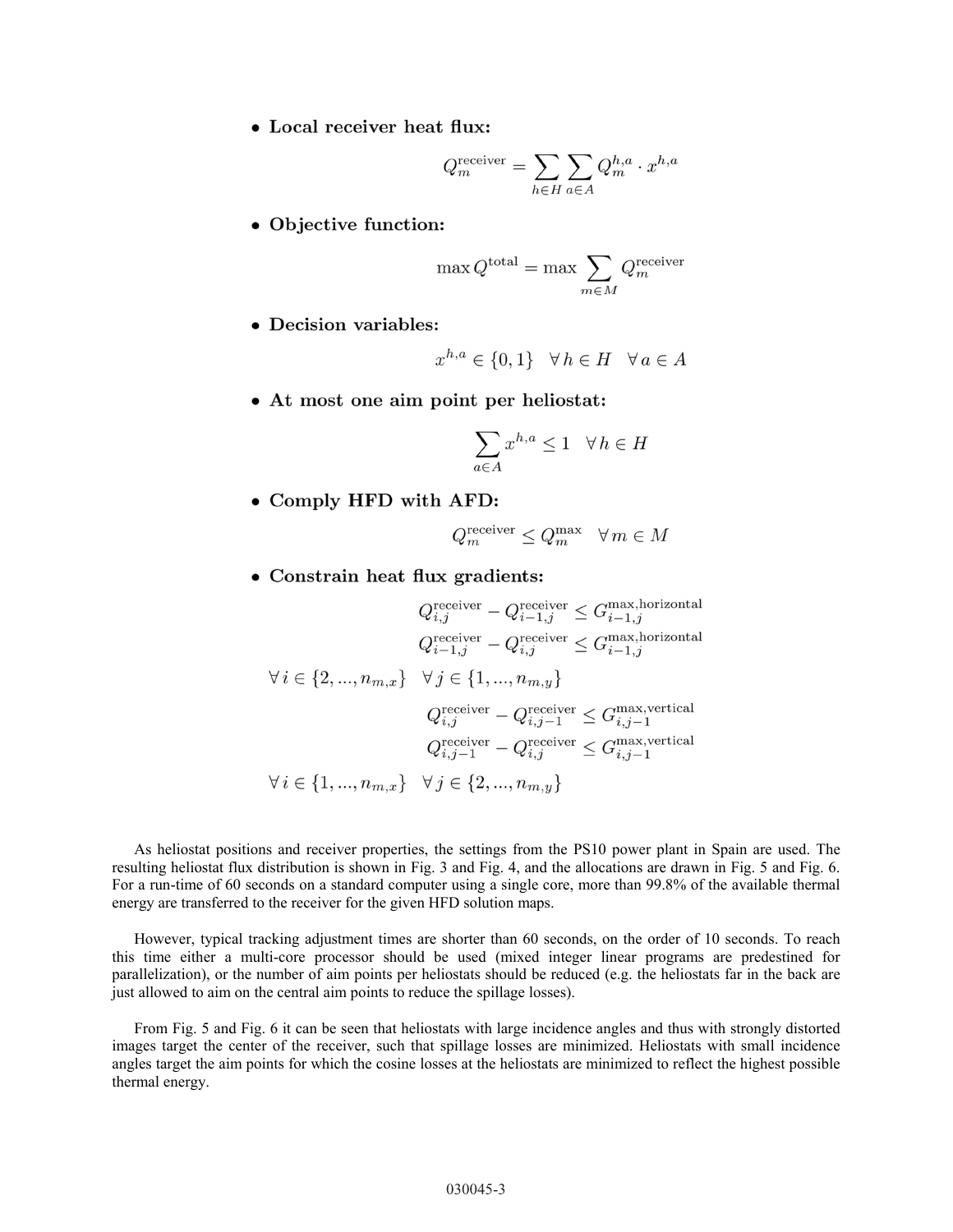It is not desirable for the heliostats to target the heat protective shield as the thermal energy hitting it is not transferred to the heat carrying medium. For this reason, the heat fluxes at the heat shield are very small. They are induced by the sun shape error and by optical errors of heliostats, which both cause the Gaussian distribution used to model the heat flux density of heliostats to enlarge.

Clouds can be considered by defining the heliostat flux distribution on the receiver surface as zero for all shaded areas of the heliostats. This effectively reduces the size of the problem and is beneficial to the run time of the optimization in most cases.



**FIGURE 1.** Allowed flux distribution (AFD) and desired flux distribution (DFD) on the receiver surface for a coarse resolution.



**FIGURE 2.** Allowed flux distribution (AFD) and desired flux distribution (DFD) on the receiver surface for a fine resolution.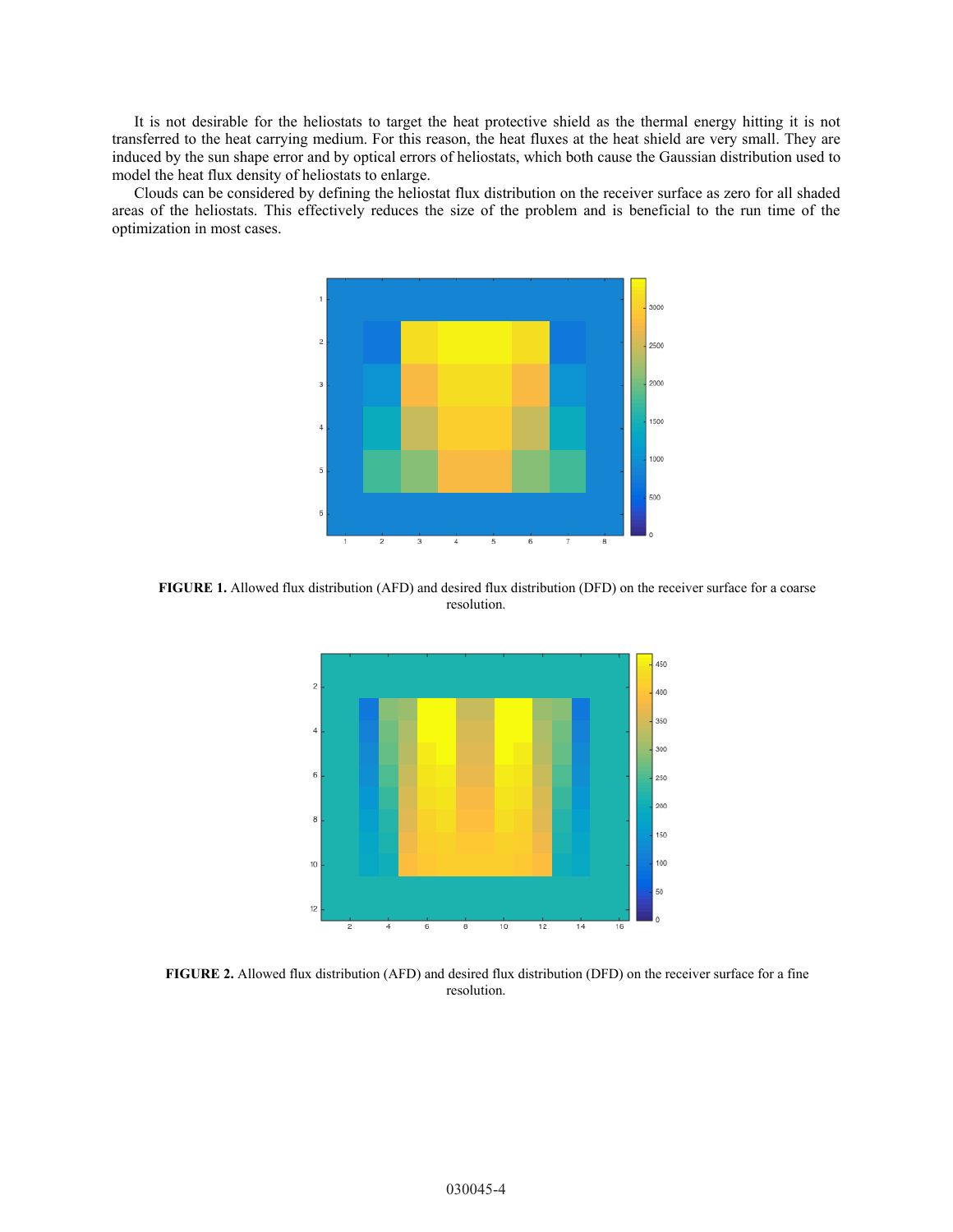

**FIGURE 3.** Resulting heliostat flux distribution (HFD) on the receiver surface for the coarse resolution test case.



**FIGURE 4.** Resulting heliostat flux distribution (HFD) on the receiver surface for the fine resolution test case.



**FIGURE 5.** Aim point allocation of the heliostats for the coarse resolution test case.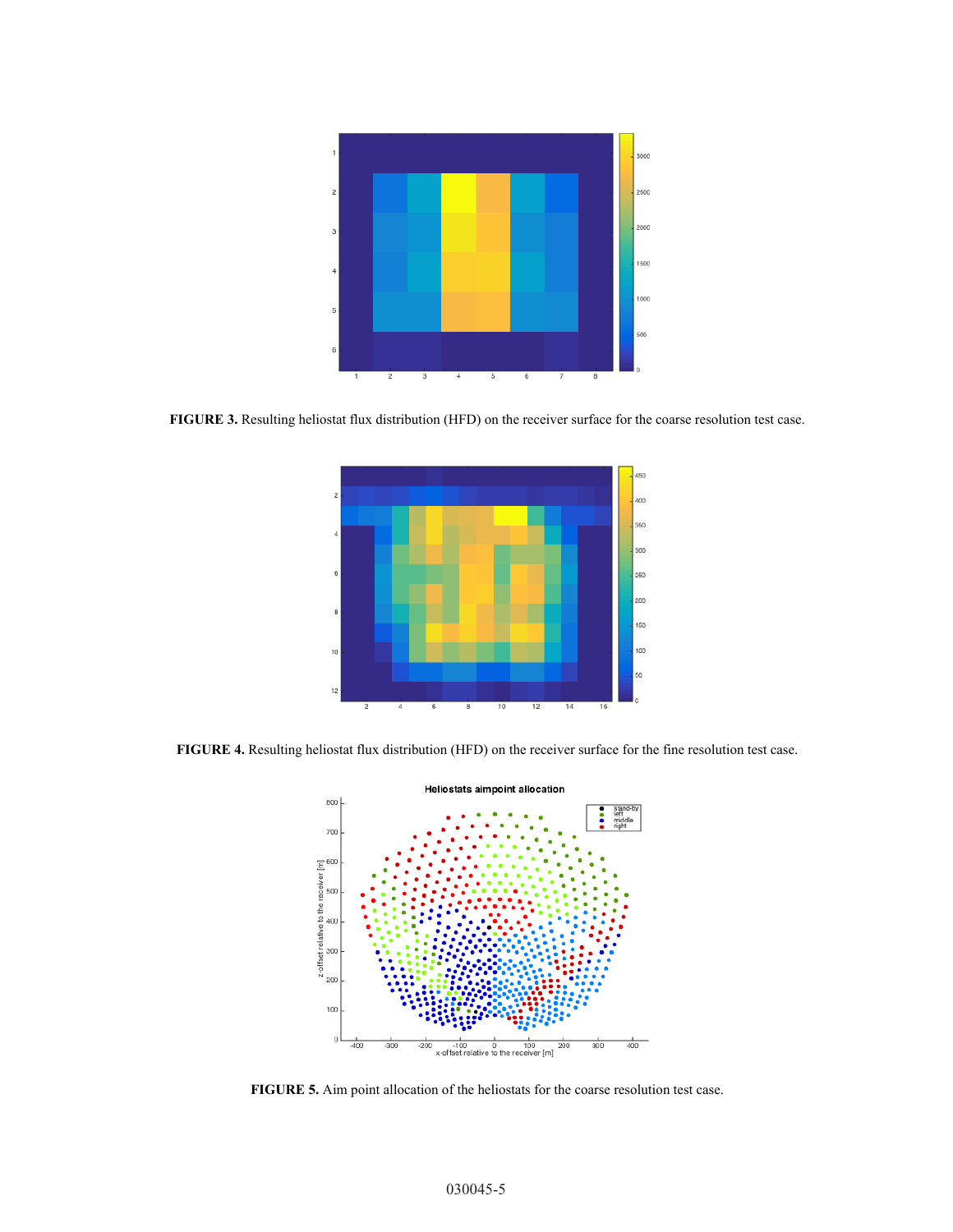

**FIGURE 6.** Aim point allocation of the heliostats for the fine resolution test case.

### **ROBUST AIMING STRATEGY CONSIDERING UNCERTAINTIES**

While operating a solar tower power plant there are several uncertain parameters which influence the process. Here especially the tracking errors of heliostats are important, as they can cause a whole heliostat image to deviate to a different location than intended. This behavior is probabilistic and can potentially violate given safety constraints. Thus, it is of great importance to consider tracking errors as uncertainties; especially for very critical safety constraints or for heliostats in solar tower power plants that are prone to the effects leading to tracking errors.

Examples for these effects are inaccuracies of the motor aligning the heliostats, dirt or wear at the joints of the tracking axes or imperfections in the construction of the heliostat. The results of tracking errors on different heliostats with respect to the total heat flux distribution at the receiver do not cancel each other out, as they behave in a non-Gaussian way [6]. For this reason, we have to consider them as uncertainties and cannot simply consider them by enlarging the Gaussian distribution of the heliostat images.

We model tracking errors by using a robust optimization approach called Gamma robustness [7], i.e. we allow a previously determined number of heliostats to deviate. We extend the previous aiming strategy, but neglect heat flux gradients, as the problem would become too large otherwise. If a heliostat deviates from its intended aim point, its image can be moved. We assume that the heliostat is tracked biaxially, which means that the heliostat image can be moved in horizontal and vertical direction.

When constraining the maximum heat fluxes, we have to make sure that they are not violated for every possible deviation caused by the tracking errors. We introduce a new term to the maximum heat flux constraints that represents the additional heat flux hitting a measurement point when a heliostat deviates towards it from its original aim point. To obtain a solution feasible for every possible additional heat flux, we have to determine its maximum, which means that we have to solve a nested optimization problem inside the original optimization problem.

To be able to solve the optimization problem as a whole directly, we dualize the nested optimization problem and reformulate the maximum heat flux constraint. As a result, we obtain an optimization model directly solvable by using mixed integer linear programming (MILP). For the set of measurement points M, aim points A and heliostats H the robust optimization model is given by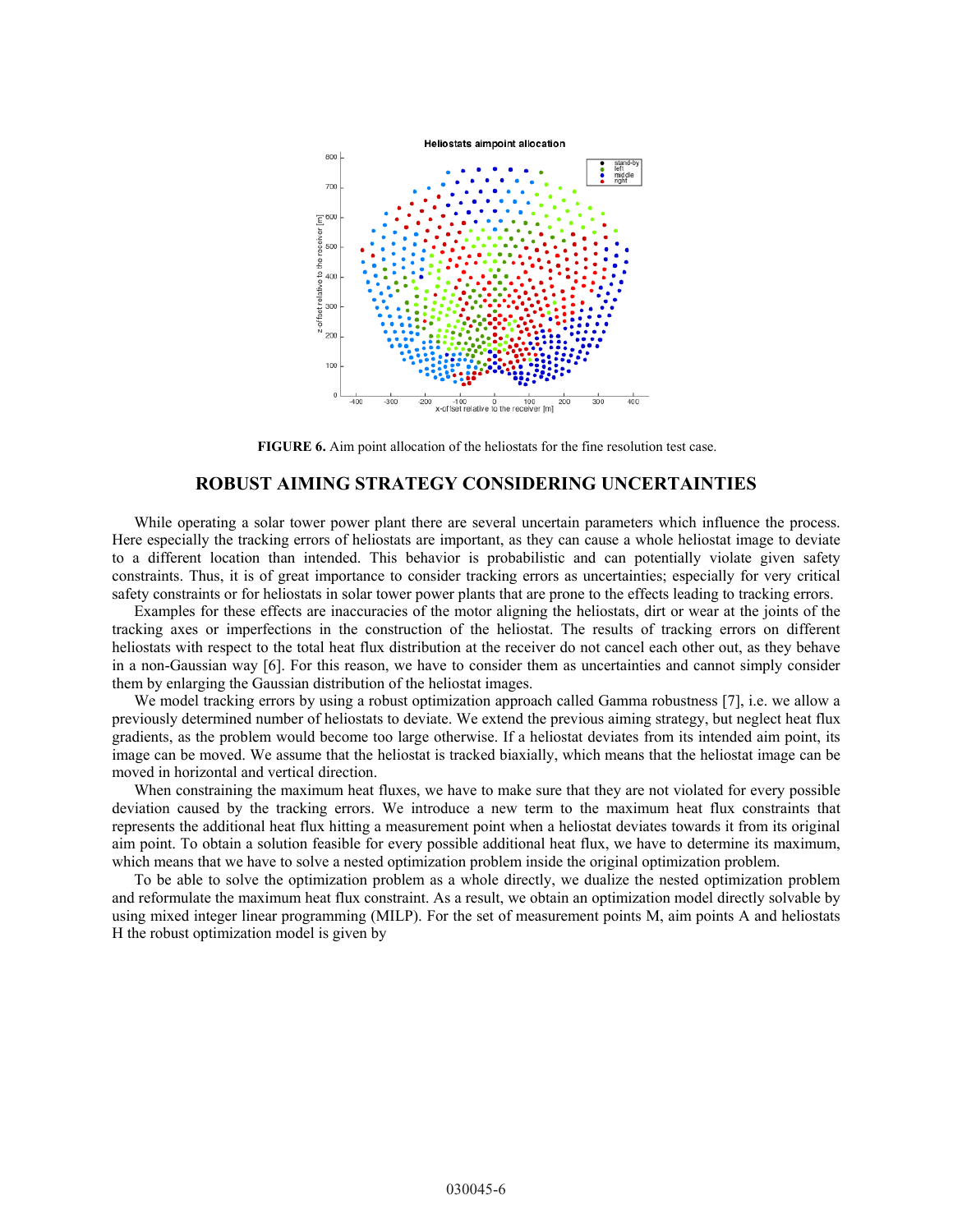• Deterministic local receiver heat flux:

$$
Q_m^{\text{receiver}} = \sum_{h \in H} \sum_{a \in A} Q_m^{h,a} \cdot x^{h,a}
$$

• Additional local receiver heat flux:

$$
\hat{Q}_m^{h,a} = Q_{\text{worst},m}^{h,a} - Q_m^{h,a}
$$

• Objective function:

$$
\max Q^{\text{total}} = \sum_{m \in M} Q^{\text{receiver}}_m
$$

• Decision variables:

$$
x^{h,a} \in \{0,1\} \quad \forall h \in H \quad \forall a \in A
$$

$$
u_m \in \mathbb{R}_0^+ \quad \forall m \in M
$$

$$
v_m^h \in \mathbb{R}_0^+ \quad \forall h \in H \quad \forall m \in M
$$

• At most one aim point per heliostat:

$$
\sum_{a \in A} x^{h,a} \le 1 \quad \forall h \in H
$$

• Comply HFD with AFD  $(1)$ :

$$
\sum_{h \in H} \sum_{a \in A} Q_m^{h,a} \cdot x^{h,a} + \Gamma \cdot u_m + \sum_{h \in H} v_m^h \le Q_m^{\max} \quad \forall m \in M
$$

• Comply HFD with AFD  $(2)$ :

$$
u_m + v_m^h \ge \sum_{a \in A} \hat{Q}_m^{h,a} \cdot x^{h,a} \quad \forall h \in H \quad \forall m \in M
$$

When applying the robust aiming strategy to the PS10 solar tower power plant with the maximum allowed relative flux distribution given in Fig. 7, the results shown in Fig. 8 and Fig. 9 are obtained for up to 30 of 624 heliostats deviating.

Comparing Fig. 5 and Fig. 9 as they use the same measurement distribution at the receiver shows, that less heliostats than before aimed onto the center of the receiver now aim more to the left or right side of the receiver. The reason for this is that the robust aiming strategy is more conservative than the first aiming strategy as heat fluxes violating maximum heat flux constraints have to be prevented. The heat flux distribution at the receiver is spread out over a wider area.

Another consequence is that the obtained heat flux distribution at the receiver does not come as close to the maximum allowed one as the first aiming strategy did, while transferring a smaller amount of thermal energy to the receiver. For these reasons this aiming strategy can be used when it is of exceptional importance that certain heat flux values are not exceed. The first aiming strategy, however, can be used when heat flux gradients need to be considered and/or when a certain heat flux distribution shall be obtained.

It is noticeable that the optimal solution of this optimization problem was found in 60.2 seconds even though the size of the problem is much larger than for the first aiming strategy.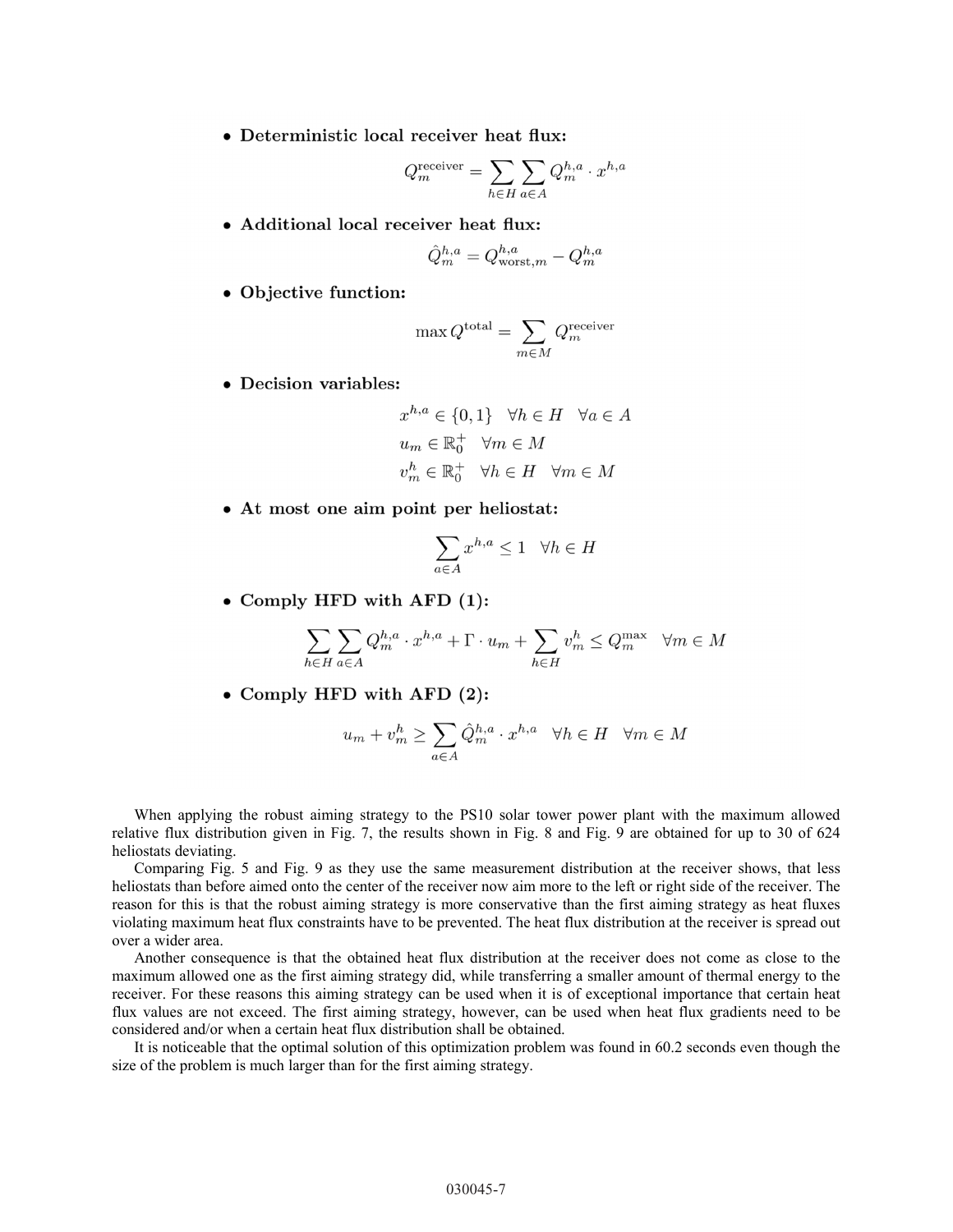

**FIGURE 7.** Allowed flux distribution (AFD) and desired flux distribution (DFD) on the receiver surface for a coarse resolution.



**FIGURE 8.** Resulting heliostat flux distribution (HFD) on the receiver surface considering uncertainties.



**FIGURE 9.** Allowed flux distribution (AFD) and desired flux distribution (DFD) on the receiver surface for a coarse resolution.